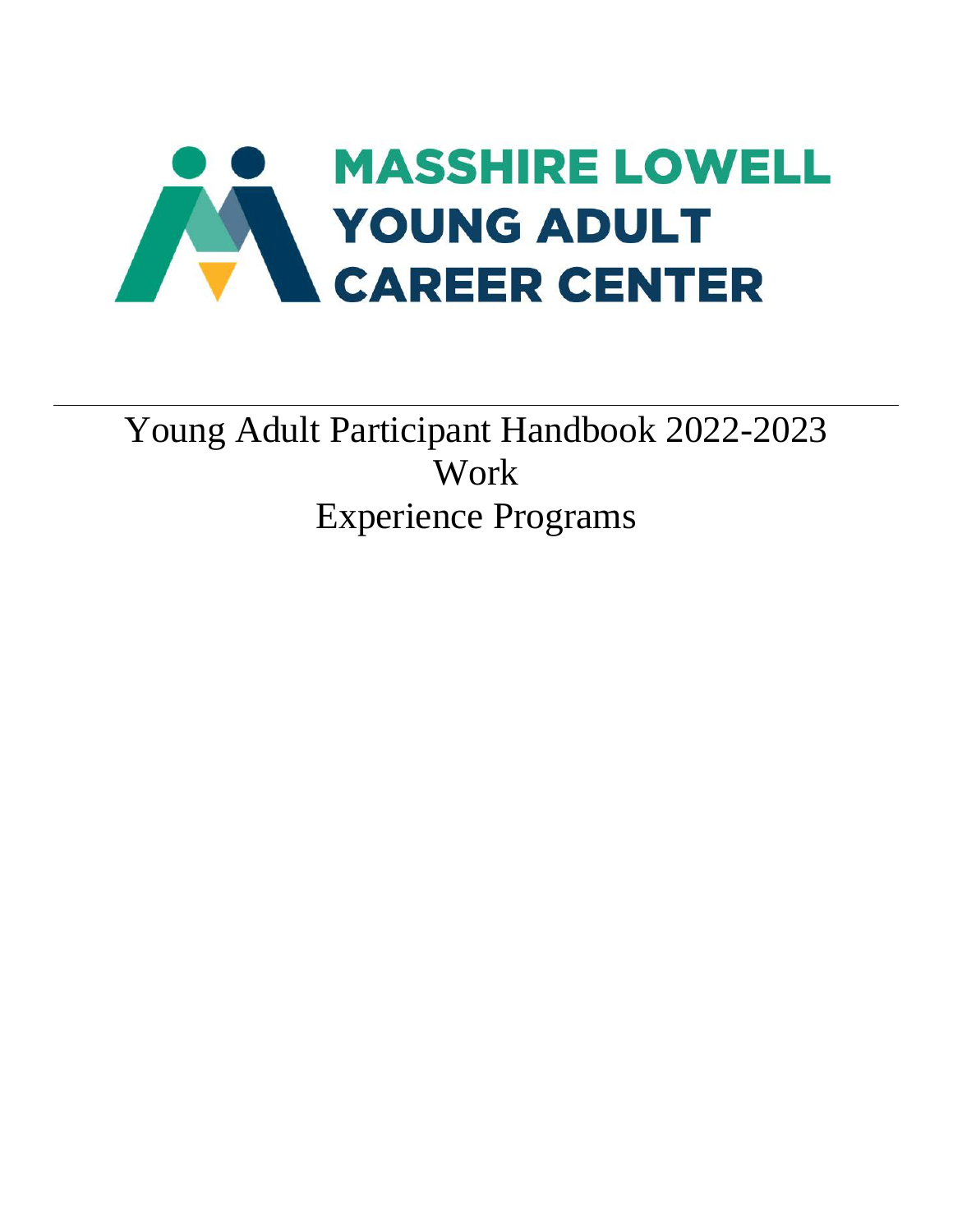# **MassHire Greater Lowell Workforce Board MassHire Lowell Career Center**

## Participant Handbook

### *Welcome!*

The Lowell Career Center's Work Experience Program provides….

- $\ddot{\phantom{1}}$  Exciting ways for you to participate in work readiness activities that will help you achieve your career goals!
- ↓ Eligible Young Adults can participate in in person subsidized worksites/programs that will provide the opportunity to develop skills and abilities needed to succeed in the World of Work. It is an opportunity to become self sufficient and a productive member of the workforce.
- $\ddot{\phantom{1}}$  Provides you with a valuable work experience and exposure to a variety of career possibilities.
- $\downarrow$  Helps you to develop positive work habits and attitudes.
- $\ddot{\phantom{1}}$  Encourages you to continue your educational growth and gain familiarity with the requirements of different jobs.
- $\ddot{+}$  Pays you a minimum hourly wage or stipend that will assist in your personal and family needs.

### **The MassHire Lowell Young Adult Career Center Work Experience Program**

As a program participant, you will have the opportunity to gain a meaningful work experience that will help you develop good work habits and job skills. In addition, you will be able to make tangible improvements to your neighborhood and the City of Lowell by participating in a subsidized worksite placement sponsored by City and State agencies, community groups, churches, and other non-profit organizations.

This handbook is written as a guide for the participants who are participating in the Young Adult Program sponsored by the Greater Lowell Workforce Board and the Lowell Career Center. It outlines your responsibilities and code of conduct while participating in the Young Adult Work Experience Program.

### *Keep it in a convenient place for you to find quickly.*

We look forward to a very rewarding work experience for you!

Lowell Young Adult Career Center Staff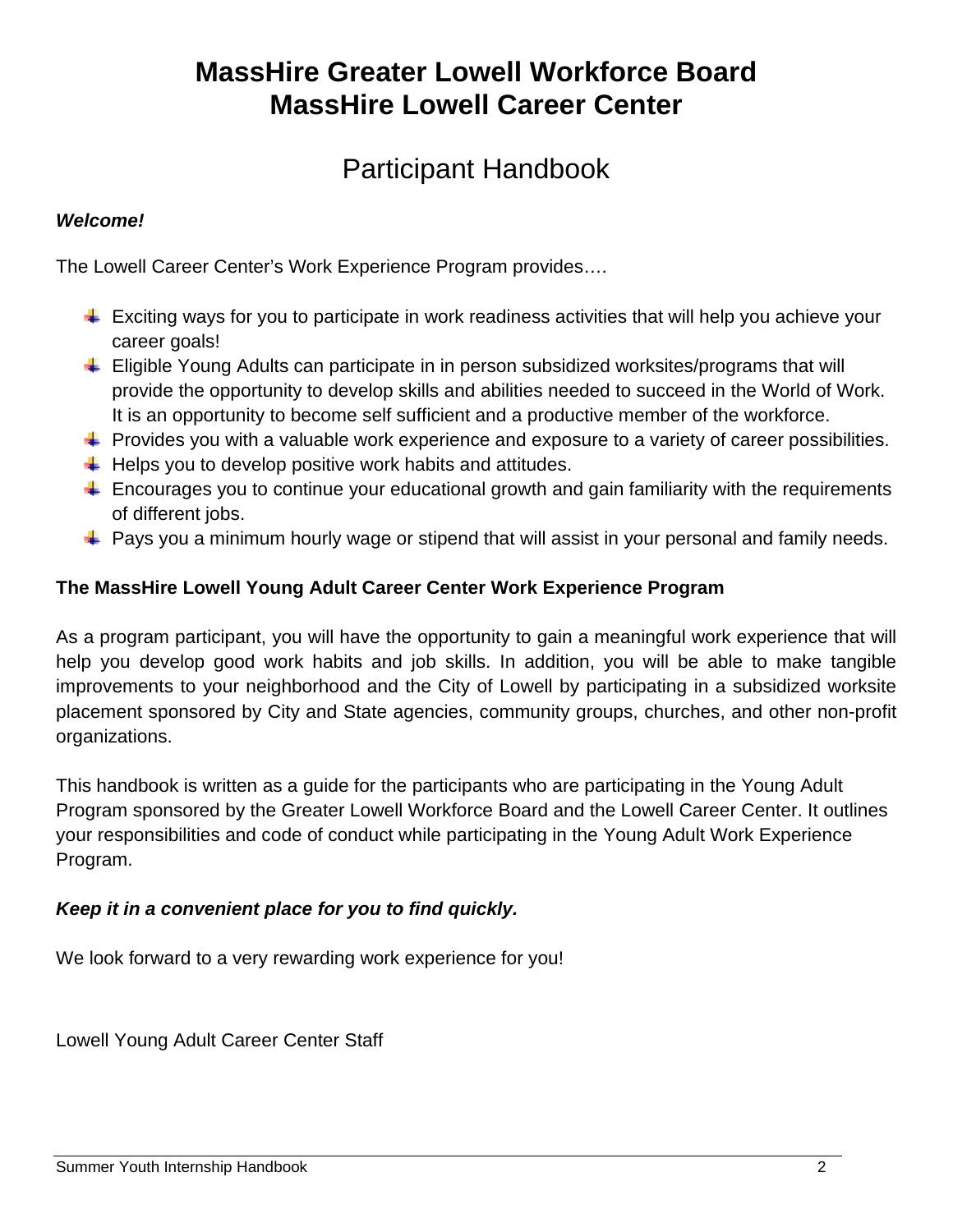### **Program Operations**

The MassHire Lowell Young Adult Career Center (MHLYACC) Summer Work Experience program will operate for 5-7 weeks (time varies depending on the program you are placed in) starting as early as July  $5<sup>th</sup>$ , 2022, and ending as late as August 26<sup>th</sup>, 2022. Year-Round Work Experience Programs operate September through May with exact dates being announced in late 2022. Hours vary per placement. Young people working on in person sites will be paid an hourly wage per hour. Each participant will be assigned to a Worksite Supervisor or Program Leader. Your Worksite Supervisor/Program Leader will tell you the exact time you are to report to and complete work each day. **You will only be paid for the actual hours you work. You will not be paid for days missed due to sickness, holidays, or for your lunch break.**

#### **Participant Responsibilities**

You will be evaluated based on your behavior and work performance. The Massachusetts Work Based Learning Plan will be used to measure your success in your summer job to help determine the skills you need to enhance to reach your career goals. Listed below are tips for you to consider:

- Begin your new job enthusiastically.
- Respect the authority of your supervisor.
- Find out what your supervisor expects of you.
- You're not expected to know everything when you start.
- Learn your job well.
- Work productively and efficiently; don't waste time.
- Follow directions accurately.
- Listen carefully.
- Ask clarifying questions; there are no "dumb" questions.
- Take notes as instructions are given.
- Make a commitment to do your BEST—everyday!
- Demonstrate self-discipline and initiative.
- Arrive on time every day.
- Cooperate with co-workers.
- Have pride in your job; take your work seriously.
- Practice good work habit and observe rules for your area.
- Present a professional, well-groomed image at all times.
- Call your supervisor if you are unable to come to work or will be late. Keep workplace phone numbers with you at all times.
- Give advance notice of medical and dental appointments.
- Understand and follow all safety guidelines.
- Let your Worksite Supervisor know of any problems you may be experiencing.

#### **Massachusetts Work-Based Learning Plan (MWBLP)**

The Work-Based Learning Plan is a tool to document the work readiness and/or occupational learning gains a young adult will acquire at the site. Each worksite will be provided with a MWBLP. The LCC Staff will work with you to complete a plan on each young adult. The website for technical assistance is [www.skillslibrary.org](http://www.skillslibrary.org/)

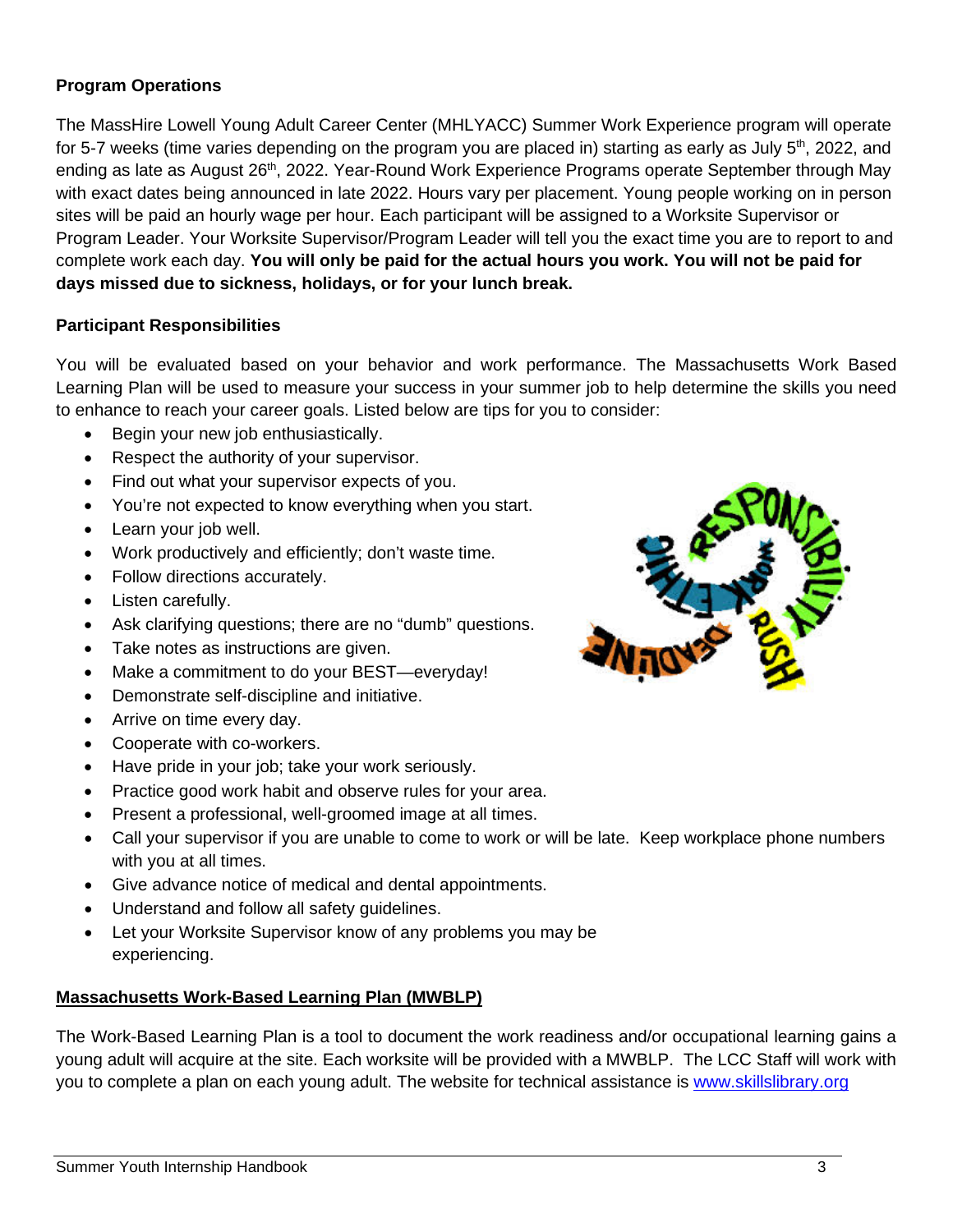Listed below are some of the **Mass Work Based Learning** Competencies you may be evaluated on while you are participating on your Worksite.

- $\checkmark$  Collecting and organizing information
- $\checkmark$  Computer technology
- $\checkmark$  Interacting with people
- $\checkmark$  Leadership
- $\checkmark$  Mathematics and Numeric Analysis
- $\checkmark$  Accepting Direction and constructive criticism
- $\checkmark$  Workplace appearance
- $\checkmark$  Attendance and Punctuality
- $\checkmark$  Motivation and taking initiative
- $\checkmark$  Understanding workplace culture, Policy and Safety
- $\checkmark$  Speaking, Listening and interacting with co-workers



### **Work and Jobs**

There are many different in person jobs in the MHLYACC Work Experience Program and many different organizations providing valuable work experiences. These organizations and agencies are called worksites. They include community groups, churches, non-profit organizations as well as government agencies and forprofit businesses.

We try to take your interests and abilities into account when assigning you to your job/project. We cannot always guarantee a perfect match, but every job is useful. Your willingness to do the job/project assigned and to accept supervision is important to the success of the program.

The Lowell Career Center Staff will provide assistance to you and your Worksite Supervisor/Program Leader in any way possible. They may also present weekly work readiness activities as well as picking up your time sheets.

Your Worksite Supervisor/Program Leader is totally responsible for you during the workday. He/she will provide on-the-job training and supervision by assigning individual tasks and duties, creating a supportive environment, and meeting with you regularly to discuss your progress and future plans.

### *Who's who in the Program…?*

### Worksite Supervisor/Program Leader

This person works for the worksite as your on-site Supervisor. His /Her duties include:

- Explaining the worksite rules and processes.
- Instructing you in your daily assignments.
- Providing as much personal attention as possible.
- Being available to discuss your progress and evaluate your performance.
- Determining your hours and helping you to complete your weekly time sheet.
- Completing the Massachusetts Work Based Learning Plan (MWBLP) with you and the CCL Staff.
- Providing ongoing supervision during daily assignments.
- Recommending whether you should be terminated.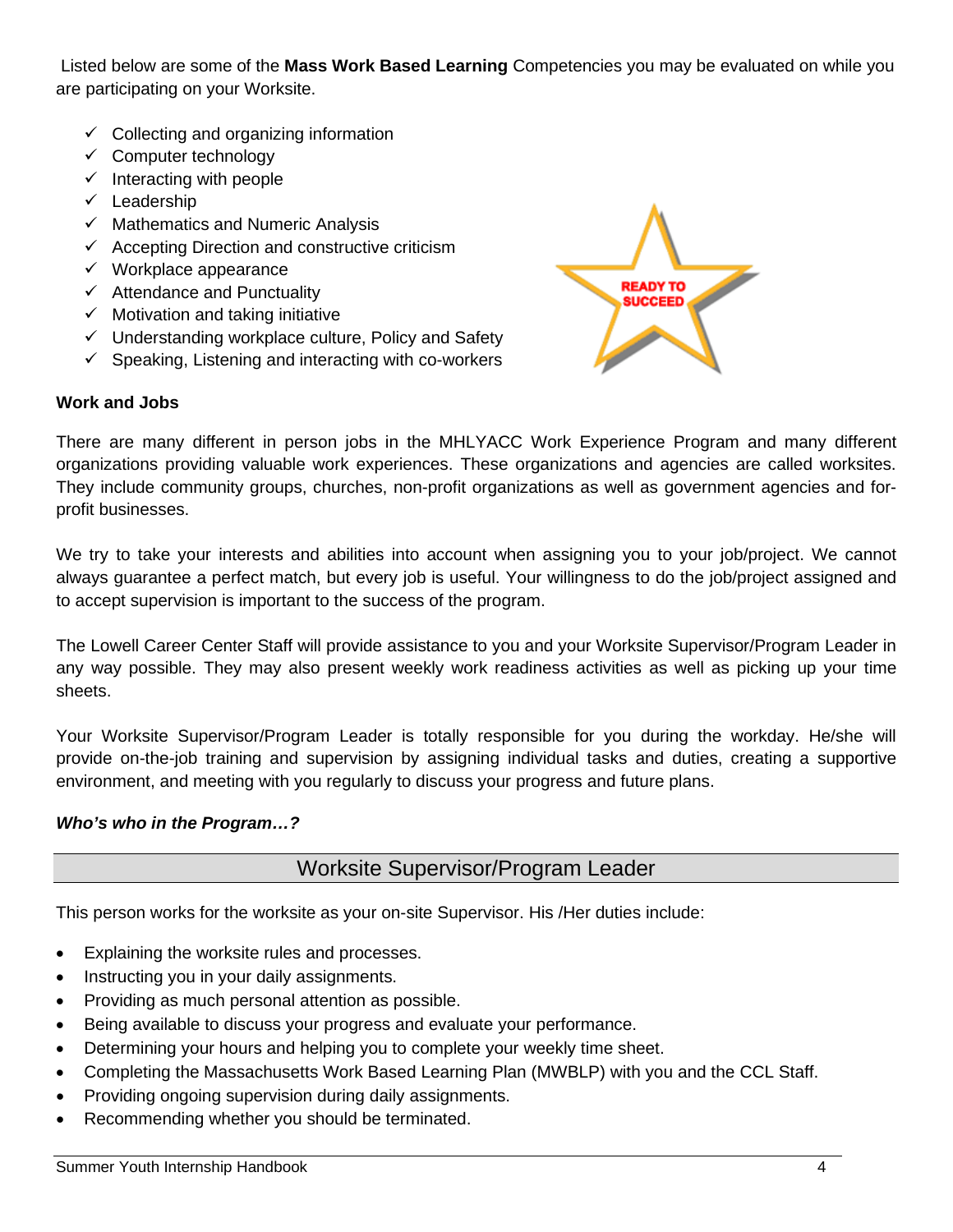### MHLYACC Staff

The MHLYACC Staff will work closely with both you and your Worksite Supervisor to ensure your participation in the program is successful. They will answer all questions regarding payroll, disciplinary actions and MHGLWB/MHLCC policies. They will assist Worksite Supervisors with the completion of the MWBLP (Massachusetts Work Based Learning Plan).

MHLYACC Staff duties include:

- Staying in contact with you and your Worksite Supervisor.
- Visiting and evaluating worksites.
- Acting as a mediator in conflicts between you and your Worksite Supervisor or staff.
- Answering questions regarding timesheets and paychecks.
- Collecting your time sheets and delivering your paystubs.
- Regularly evaluating your work performance.
- Recommending whether you should be terminated.

### Participant (This is Your Title)

Participants should be aware that you are now a member of the workforce and therefore responsible for your own performance. Your behavior on the job will create an impression with your Worksite Supervisor. If their experience with you is a positive one, they will continue to sponsor other young people in the future by providing them with a similar opportunity. If not, their partnership with MHGLWB/MHLCC may end.

Even though you may not see this job as a career or occupation, we hope that it will provide you with a good experience. There is something to be learned from every job you do.

A Participant's responsibilities include:

- Be on time! Absenteeism and tardiness will make it more difficult for you to complete your job.
- If you know that you will be late or absent from work, **call** your Worksite Supervisor. It is never excusable not to call. This is basic work etiquette.
- Dress appropriately for your job. If you are unsure of what to wear, ask your Worksite Supervisor.
- No friends or family visits at the worksite. You are there to work, not socialize.
- No talking on your cell phone, text messaging, or using the office computer for personal use when you should be working! Limit personal phone calls at all times.
- Following the directions of your Worksite Supervisor.
- Work cooperatively with your Worksite Supervisor and co-workers.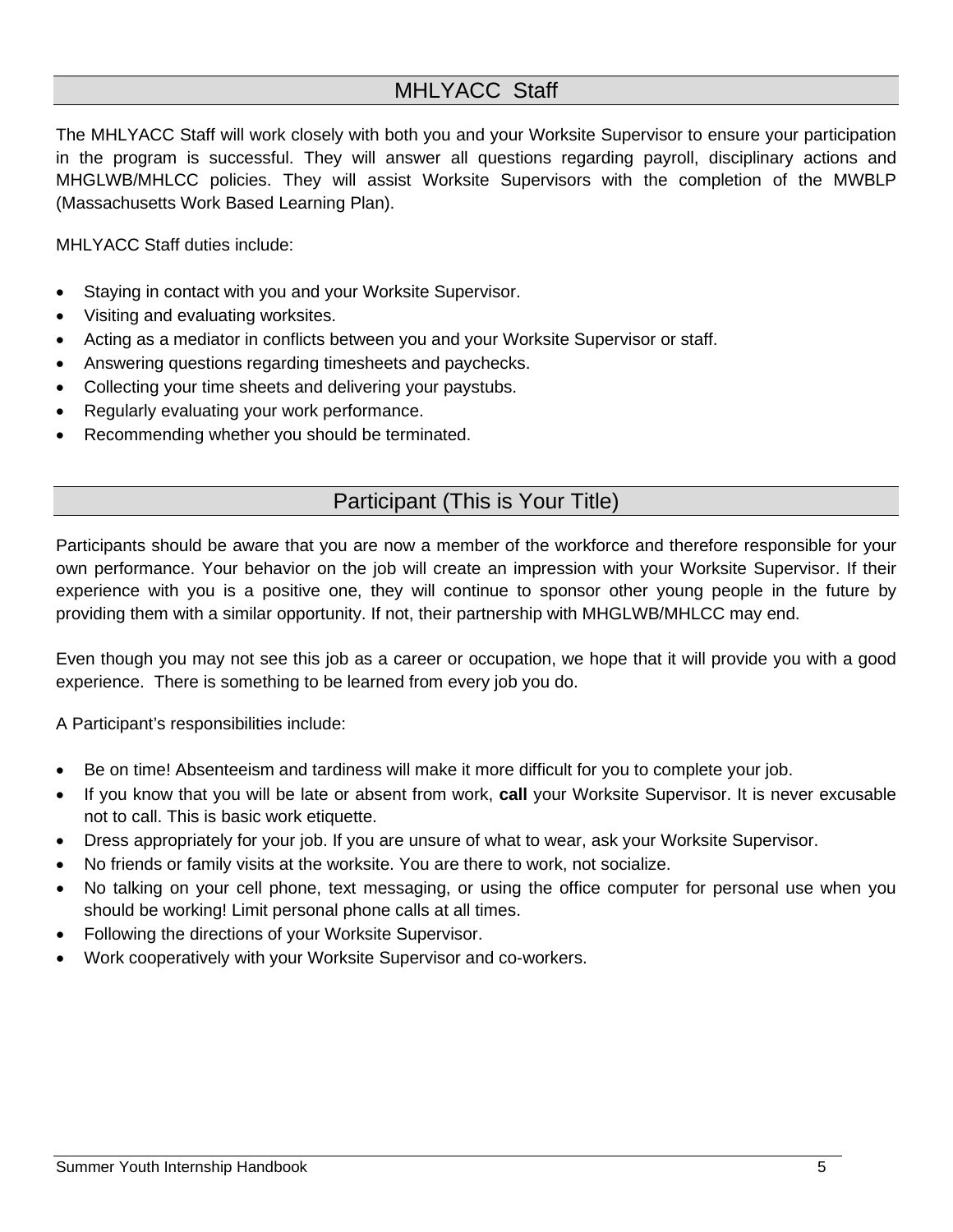### Discipline Policy

Participants must adhere to all rules and regulations of the Career Center as well as the worksite. These rules and regulations include adhering to guidelines regarding attendance, attitude, safety and dependability.

Before a participant is terminated from the program, they should be given one written warning. The warning must include a brief description of the infraction or incident warranting the warning, the date and time of the incident, and include any resolution to the problem. A specific timeframe set for improvement of the problem is also beneficial.

In the event of an emergency situation the participant may be terminated without prior warning.

#### **Attendance/Punctuality Policy**

Summer programming works with many different organizations within the Greater Lowell community. In order to keep these relationships strong, we need to ensure that the worksites are being satisfied in this relationship. Below please find a general attendance and punctuality policy:

#### **No Call No Show Policy**

- First Offense will warrant a verbal warning.
- Second Offense will warrant a meeting with Career Center Staff and a written warning that will be kept on file at the Career Center.
- Third Offense will result in termination from the program without the chance to participate in any other Youth Works Programming, including summer jobs.

### **Calling out of Work**

• Calls should be made at least an hour in advance. Calls need to be to your worksite supervisors not your contacts at the Career Center. Career Center staff is not always readily available and are not responsible for your attendance at your worksite.

#### **Tardiness**

• Unexcused Tardiness will not be tolerated. You need to be at work at your scheduled time. Three tardies will result in a written warning. If the unexcused tardiness continues after the written warning you will be terminated from the program. If terminated you will no longer be able to participate in any other Career Center sponsored Youth Works Programming, including summer jobs.

### **High Risk Meetings**

Below please find a general high risk meeting policy:

### **Reasons for High Risk Meeting:**

- Poor Attendance
- Poor Punctuality
- Outside Life Circumstances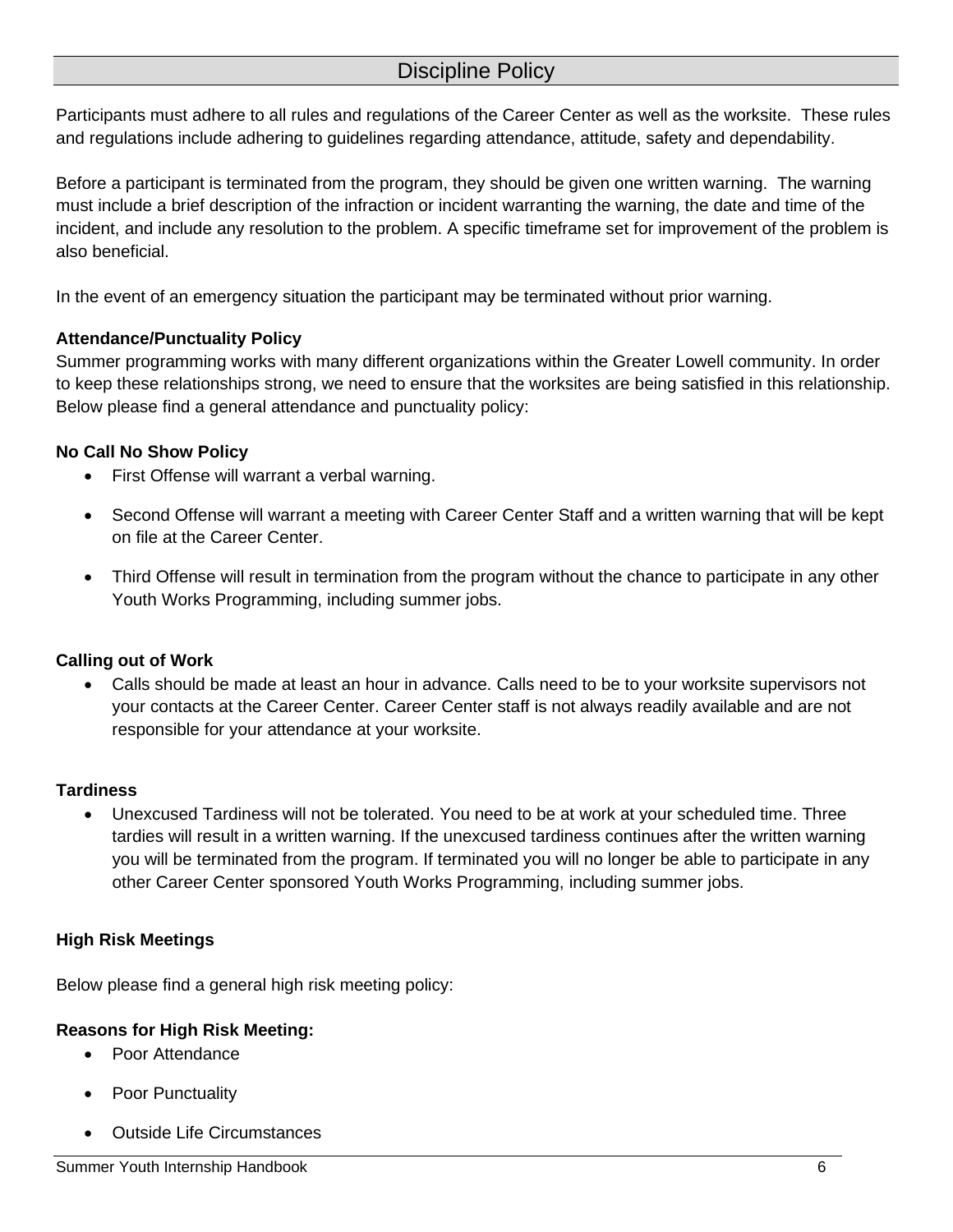### **Participants are not paid for vacations, holidays or sick leave.**

- Poor Reviews from Worksites
- Youth requests one

High Risk Meetings will be scheduled with Career Center Staff to check in one on one when needed. These meetings will be documented and kept on file at the Career Center. If you are scheduled for one of these meetings it is mandatory that you attend as a part of your participation in the Young Adult Program. You may leave these meeting with required action steps that Career Center Staff will check in with you about.

### Grounds for Termination

### **The following behaviors are grounds for suspension and/or termination:**

- Fraud and/or dishonesty
- Drunkenness and/or use of narcotics including Marijuana.
- Misuse/abuse of property
- Fighting
- Possession of any type of weapon
- Use of abusive language
- Continuous absenteeism and tardiness
- Refusal to participate in internship or classroom activities
- Sexual Harassment/Bullying of others

### **Emergency situations include but are not limited to:**

- Reporting to the Worksite under the influence or possession of drugs (including marijuana) or alcohol.
- Theft of materials or equipment from the Worksite.
- Assault on another person.
- Willful destruction or damage to equipment.
- Possession of any weapon or an instrument that can be construed as a weapon.

### Payroll Procedures

**Hours:** Participants are given a schedule and allotted hours they are scheduled to work. Hours cannot exceed these limits unless authorized by the MHLYACC Manager.

**Wages:** Participants working on site will be paid a per hour rate based on prevailing minimum wage.

**Stipends:** Participants working on virtual projects will receive a stipend associated with hours worked on the project per week.



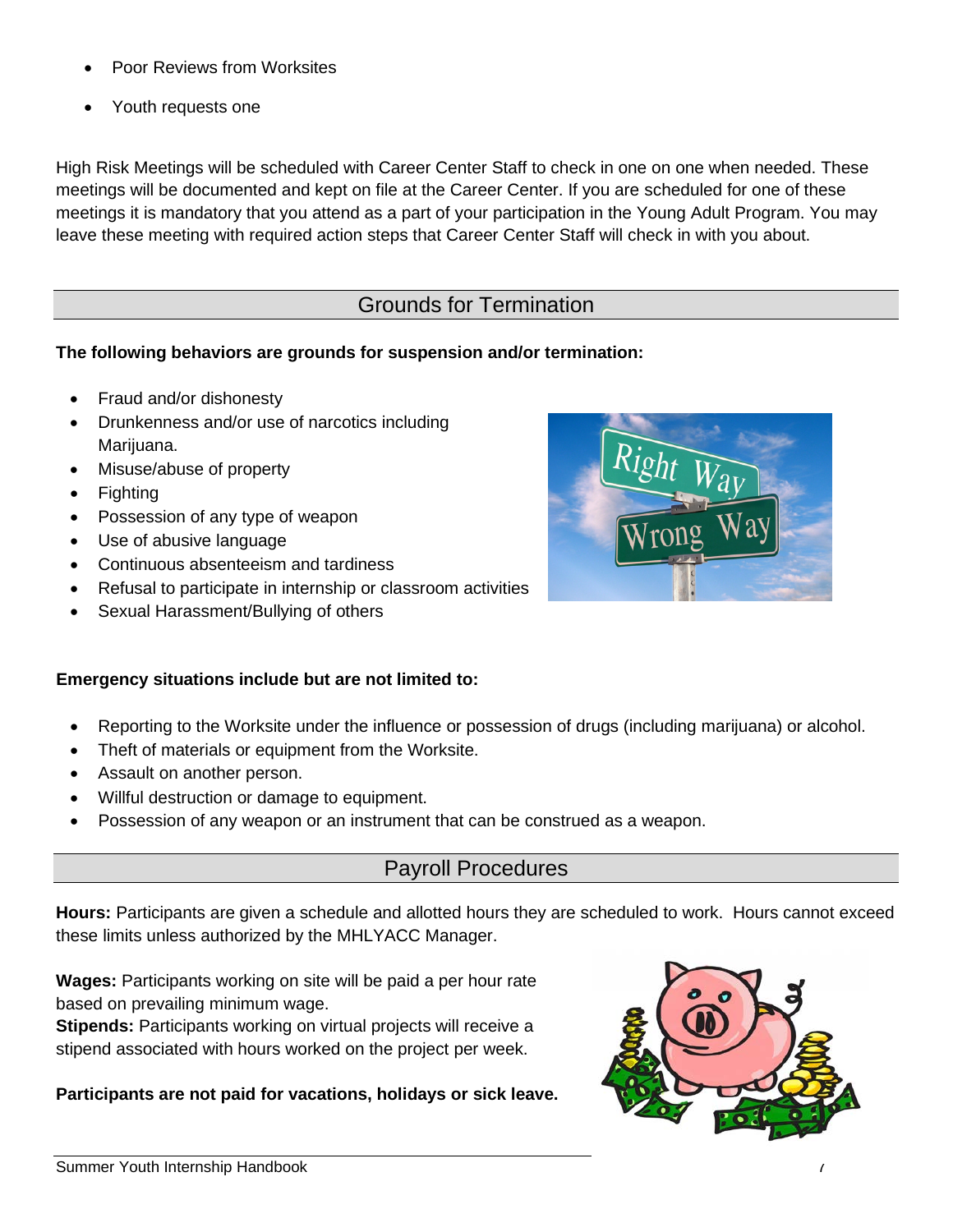**Lunch Break:** Participants are not paid nor supervised during lunch breaks. Participants must be provided with a lunch break if they are working more than 6 hours a day. **\*\*Please do not list breaks and lunch on the timesheet unless you work more than 6 hours per day.**

It is the general policy of the MassHire Lowell Young Adult Career Center that young adults will not be paid for any time that they are not actually participating in any Career Center sponsored activity.

The following are the only allowable exceptions to this policy.

- If the worksite is closed due to an emergency and an alternate site is not available, participants will be paid for the normal number of hours for that day.
- If work is called off for inclement weather and the participant has reported to work, they will be compensated at a minimum of one hour of work.

**Payroll Procedures:** Time sheets must be submitted on a weekly basis so that a check can be processed. The collection of time sheets begins on Monday. MHLYACC Staff will pick up your timesheet. It is your (Participant) responsibility to make sure that timesheets are completed properly and readily available to the MHLYACC Staff when they arrive at your worksite to pick them up on Monday or Tuesdays.

Stipend forms will also be submitted on a weekly basis. Attendance at all activities will be taken weekly by Program Leaders who will then complete stipend forms based on attendance and participation.

All Payroll and Stipends will be processed with a two-week lag time, please see chart regarding pay periods for the summer cycle of work experience (keep in mind you may not be working all 7 weeks listed):

|        |                      |                    | <b>Dates Checks</b> |
|--------|----------------------|--------------------|---------------------|
|        | <b>Week Starting</b> | <b>Week Ending</b> | <b>Available</b>    |
| Week 1 | 7/3/2022             | 7/9/2022           | 7/22/2022           |
| Week 2 | 7/10/2022            | 7/16/2022          | 7/29/2022           |
| Week 3 | 7/17/2022            | 7/23/2022          | 8/5/2022            |
| Week 4 | 7/24/2022            | 7/30/2022          | 8/12/2022           |
| Week 5 | 7/31/2022            | 8/6/2022           | 8/19/2022           |
| Week 6 | 8/7/2022             | 8/13/2022          | 8/26/2022           |
| Week 7 | 8/14/2022            | 8/20/2022          | 9/2/2022            |

Charts for Year Round Programs will provided at a later date.

### **Do not use pencil when completing your timesheet. This is a legal document. You must use black or blue pen.**

Each time sheet should include the following:

- Your legal name (**what is listed on your social security card**). Your check will be made payable to the name you signed on your tax forms. Do not sign your 'nick name' i.e. Jimmy instead of James.
- Name of your Worksite.
- Time you start each day. Please round off your time. For example, if you arrive at 7:55am, please write 8am.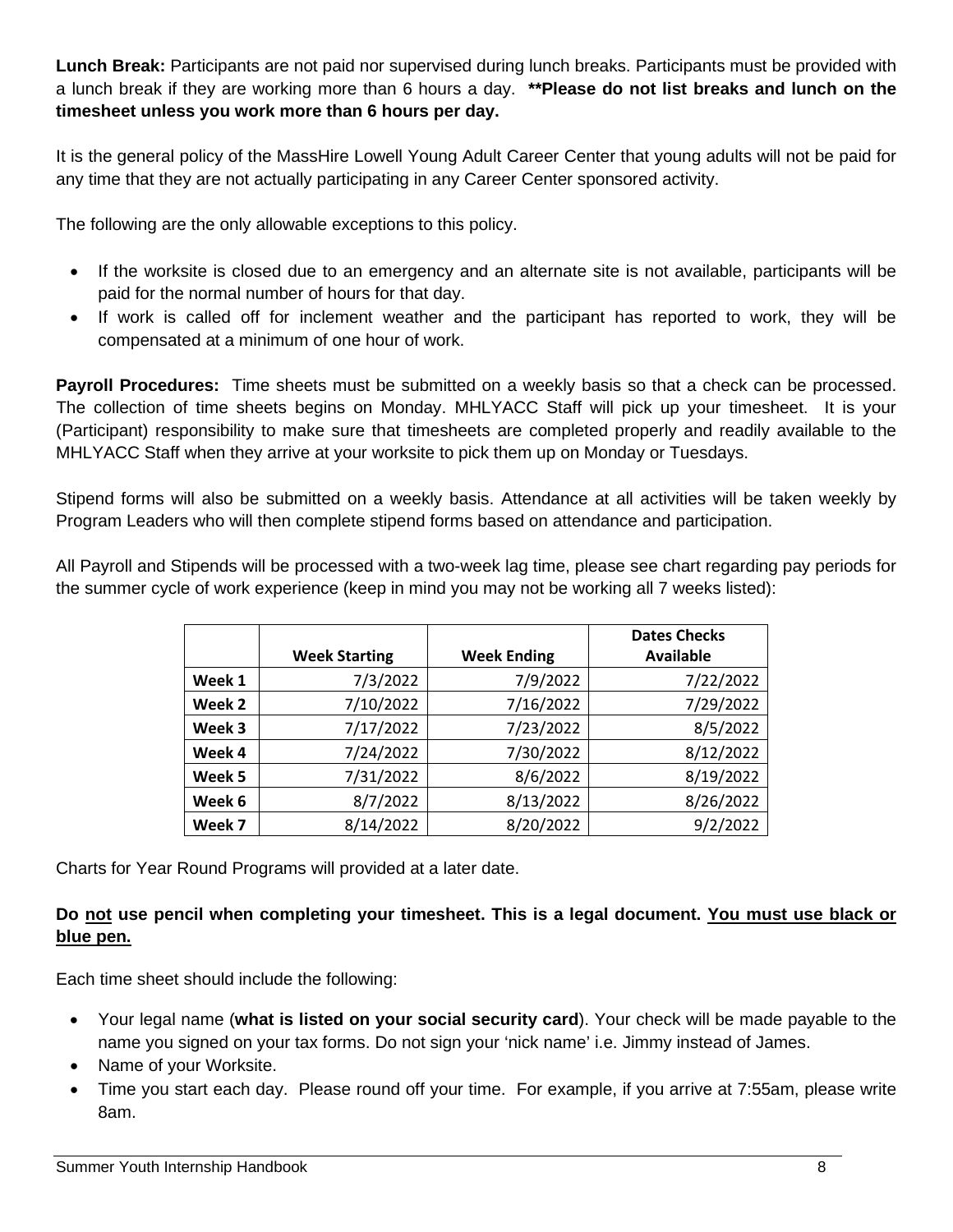- Time you finish each day. Please round off your time. For example, if you leave at 3:18pm, please write 3:15pm.
- Each day's total hours (you do not receive pay for the time you are late or leave early).
- Total weekly hours.
- Your Worksite Supervisor's signature in blue or black pen.
- Your signature in blue or black pen. Your time sheet is a legal document.
- **Address changes:** It is the Participant's responsibility to notify the Lowell Career Center of any changes in mailing address.

### Payroll/Stipend Problems

Any error found in a paycheck or stipend will be corrected as soon as possible. Any problem with a participant's pay must be reported to MHLYACC Staff as soon as the error is discovered. The MHLYACC Staff will immediately initiate steps to correct the error.

### Cashing Your Check/Stipend and Direct Deposit

- 1. Everyone receiving hourly wages must have direct deposit set up prior to the start of the work experience. You will receive a check for the initial pay periods and then the direct deposit will begin. \*Young adults receiving stipends are not eligible for direct deposit\*
- 2. When you receive your check you will be required to sign your name on a weekly check register to indicate that you received it. This gives you some protection against an unauthorized person claiming your check. Take the check to a bank for cashing as soon as possible to prevent loss or theft.
- 3. Present proper identification to the teller.
- 4. **Remember!** If your check is lost or stolen, notify Lowell Career Center Youth staff **immediately.** The Lowell Career Center's Fiscal Office will issue a stop payment request on the missing check and begin the process of replacement. This is a process that takes at least two (2) or more weeks. A \$15.00 stop payment fee will be deducted by the City of Lowell for each re-issued lost check.
- 5. **No one else can pick up your check**. Exceptions will be considered on a case-by-case basis. However, at a **minimum** we will require a letter, signed by the person who owns the check (you), stating the name of the person authorized to pick up the check, the reason why the check cannot be picked up in person, and a photo ID of the person authorized to pick up the check.

### Safety Procedures

Safety is everyone's responsibility and should be promoted daily.

- 1. No task is so important that it cannot be completed safely.
- 2. General awareness and basic common sense will be the best guide to avoiding accidents.
- 3. Unsafe conditions must be immediately reported to your Supervisor.

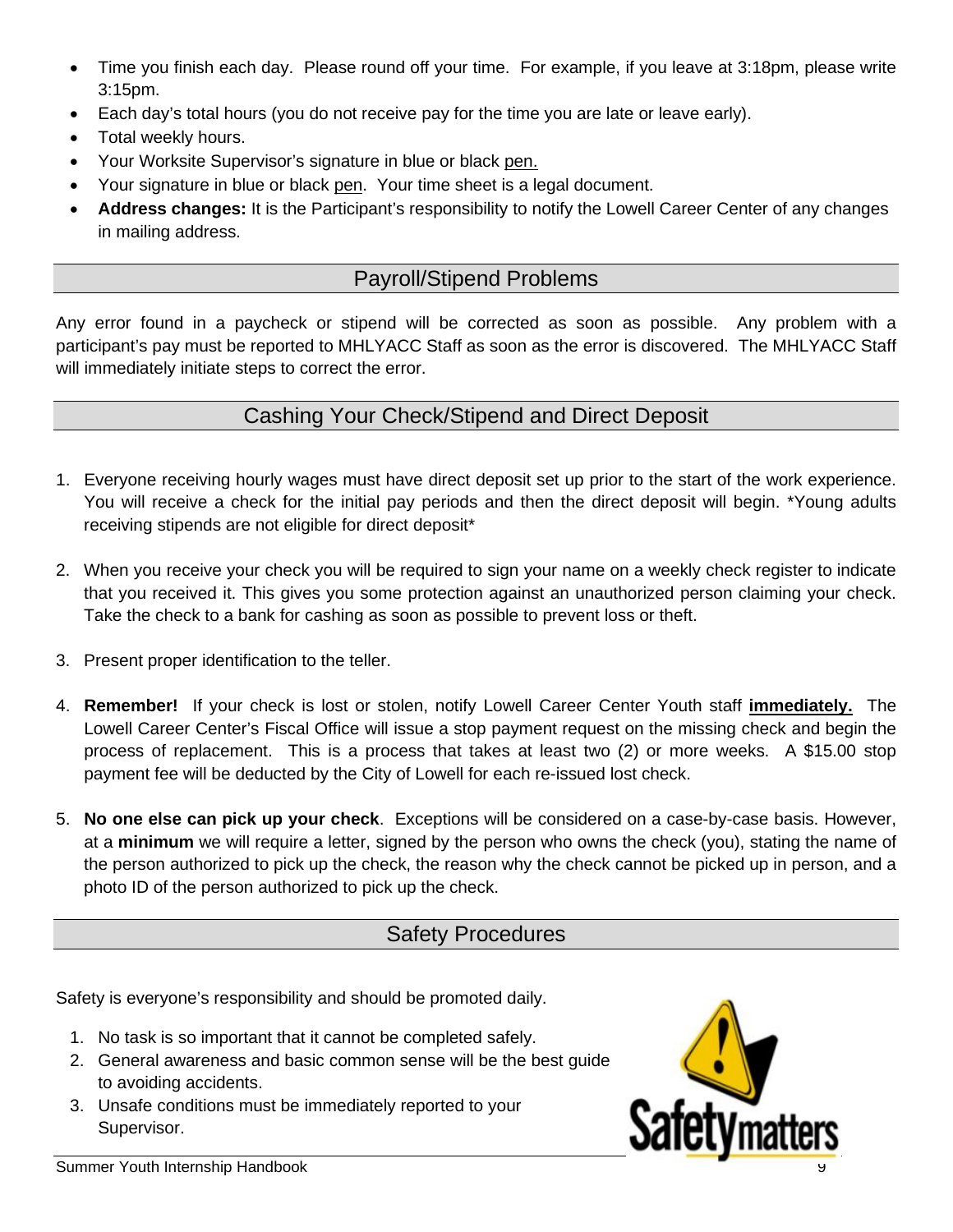- 4. Inspect your area carefully before starting your task.
- 5. Avoid unsafe conditions. Example: poison ivy, broken or improper tools, power lines, bees, hornets, wasp's nests and power equipment.
- 6. Dress properly for the type of tasks you will be doing, for example if performing outdoor work it is best to wear footwear that is sturdy and protective.
- 7. If you are prone to sun burn and are working outdoors it is best to wear protective sunscreen or sun block.

### **What to do in case of an accident:**

1. Report all accidents to your Supervisor immediately.

Personal injury must receive prompt medical attention. Any young adult injured on the job may seek medical attention at LGH Saints Medical Center Emergency Room One Hospital Drive, Lowell, MA {Hours: 24/7}

2. Your Supervisor should contact the LCC (978) 805-4723 or (978) 805-4703 to report the injury. LCC Staff will meet you at the LGH Saints facility with the required paperwork to document your injury so that we may pay for this medical care.

All accident reports must be completed within 24 hours of the injury. **We cannot compensate the hospital for any bills incurred as a result of a work-related injury unless a report is filed with the Career Center within 24 hrs after the injury occurs.**

3. Accidents resulting in property damage must be reported to your Supervisor immediately.

By law your employer is not allowed to fire or punish you for reporting a safety problem.

For more information on safety visit the OSHA Teen Workers website:

[www.osha.gov/teens.](http://www.osha.gov/teens) You may also contact The US Dept. of Labor Occupational and Safety and Health Administration @ 617.565.8110.

It is important that you report all unsafe acts and conditions, accidents and incidents to your Supervisor. Do your part and enjoy a safe summer!

### Child Labor Laws

The Commonwealth of Massachusetts and Federal Labor Laws are strictly enforced by the Career Center of Lowell in the operation of the Summer Young Adult Work Experience Program. Please reference the following:

### **Summary of Massachusetts Laws Regulating Minors' Work Hours and Occupation Restrictions**

This is a compilation of state and federal child labor laws. The most protective laws are presented here and apply to all employers of teens including parents who may employ their children. There are additional regulations in this area not summarized here and some exceptions for employers in agricultural industries. Questions about the state child labor laws should be directed to the Massachusetts Office of the Attorney General, Fair Labor and Business Practices Division (617-727-3465). Questions about federal child labor laws should be directed to the U.S. Department of Labor, Wage and Hour Division (617-624-6700).

### **Prohibited Jobs (Hazardous Orders)**

**Persons under 14 may not work:** There are a few exceptions to this such as working as news carriers, on farms, and in entertainment (with a special permit).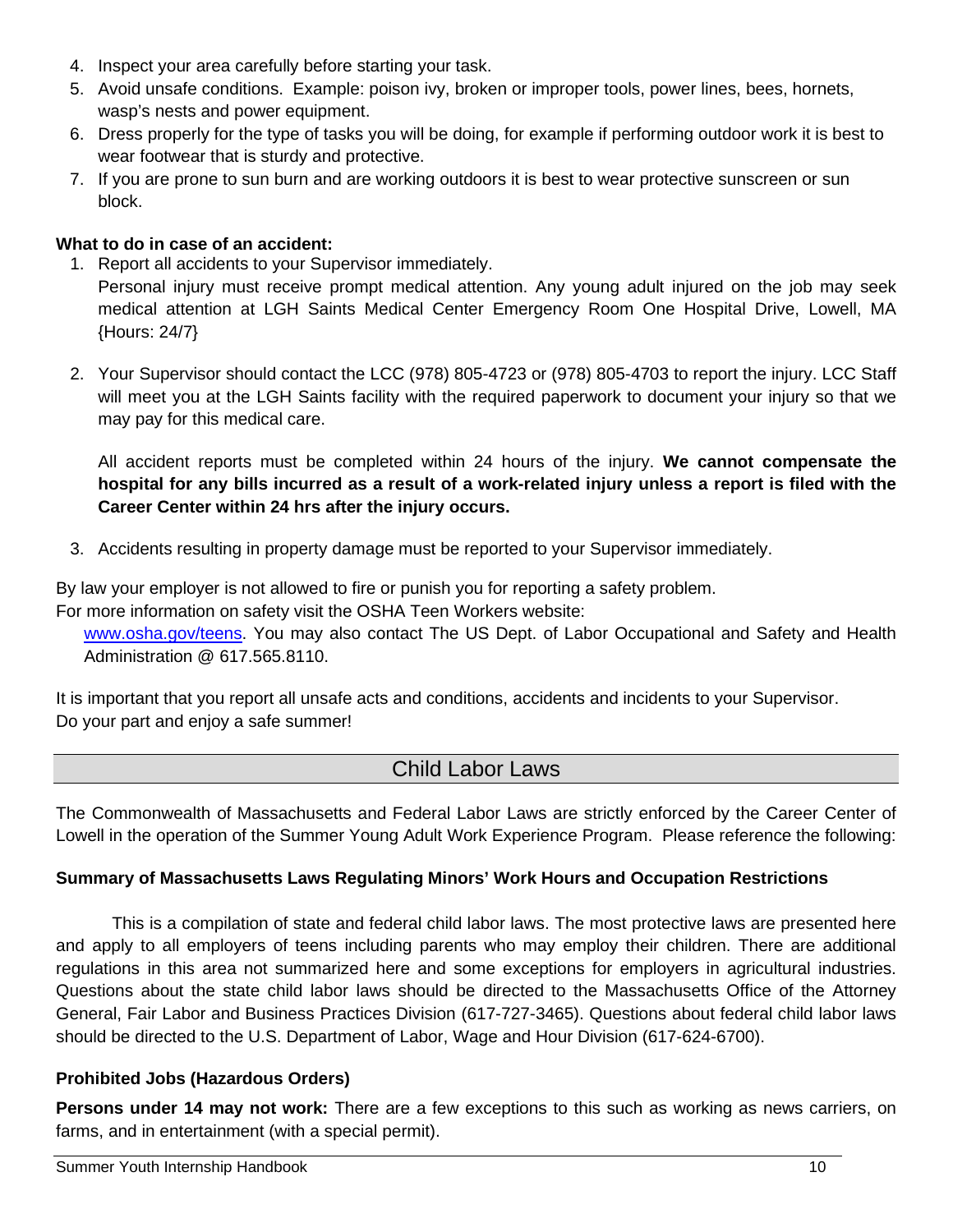### **Persons under 16 years old may** *NOT***:**

- Operate, clean or repair power-driven machinery (except office machines or machines in retail or food service not otherwise prohibited)
- Cook (except on electric or gas grills that do not have open flames)
- Operate fryolators, rotisseries, NEICO broilers, or pressure cookers
- Operate, clean or repair power-driven food slicers, grinders, choppers, processors, cutters and mixers
- Perform any baking activities
- Operate microwave ovens (except to heat food in microwave ovens with a maximum capacity of 140 degrees Fahrenheit)
- Clean kitchen surfaces that are hotter than 100 degrees Fahrenheit
- Filter, transport, or dispose of cooking oil or grease hotter than 100 degrees Fahrenheit
- Work in freezers or meat coolers
- Work in a manufacturing facility or occupation (e.g., in a factory, as an assembler)
- Work on ladders, scaffolds or their substitutes
- Work in garages, except dispensing gas and oil
- Work in brick or lumber yards
- Work in amusement places (e.g., pool or billiard room, or bowling alley)
- Work in barber shops
- Work in construction, transportation, communications, or public utilities (except doing clerical
- work away from heavy machinery off the job-site)
- Work in warehouses (except doing clerical work)
- Load or unload trucks, railroad cars, or conveyors
- Ride in or on a motor vehicle (except in a passenger seat wearing a seatbelt)
- Wash windows in public or commercial buildings if the window sill is more than 10 feet above the ground
- Work doing laundry in a commercial laundry or dry cleaning establishment
- Work as a public messenger
- Work at processing operations (e.g., in meat, fish, or poultry processing or cracking nuts, bulk or mass mailing)
- Work around boilers or in engine rooms
- Do industrial homework
- Work with dangerous electrical machinery or appliances
- Work that is determined by the Massachusetts Attorney General to be dangerous to the health and well-being of minors

### **Work in any of the occupations or tasks prohibited for persons under age 18 Persons under 18 years old may** *NOT***:**

- Drive a vehicle, forklift or work assist vehicle (except golf carts in certain circumstances)
- Ride as a passenger in a forklift
- Operate, clean or repair power-driven meat slicers, grinders or choppers
- Operate, clean or repair power-driven bakery machines (except for certain countertop models and pizza dough rollers)
- Work 30 feet or more above ground or water
- Handle, serve, or sell alcoholic beverages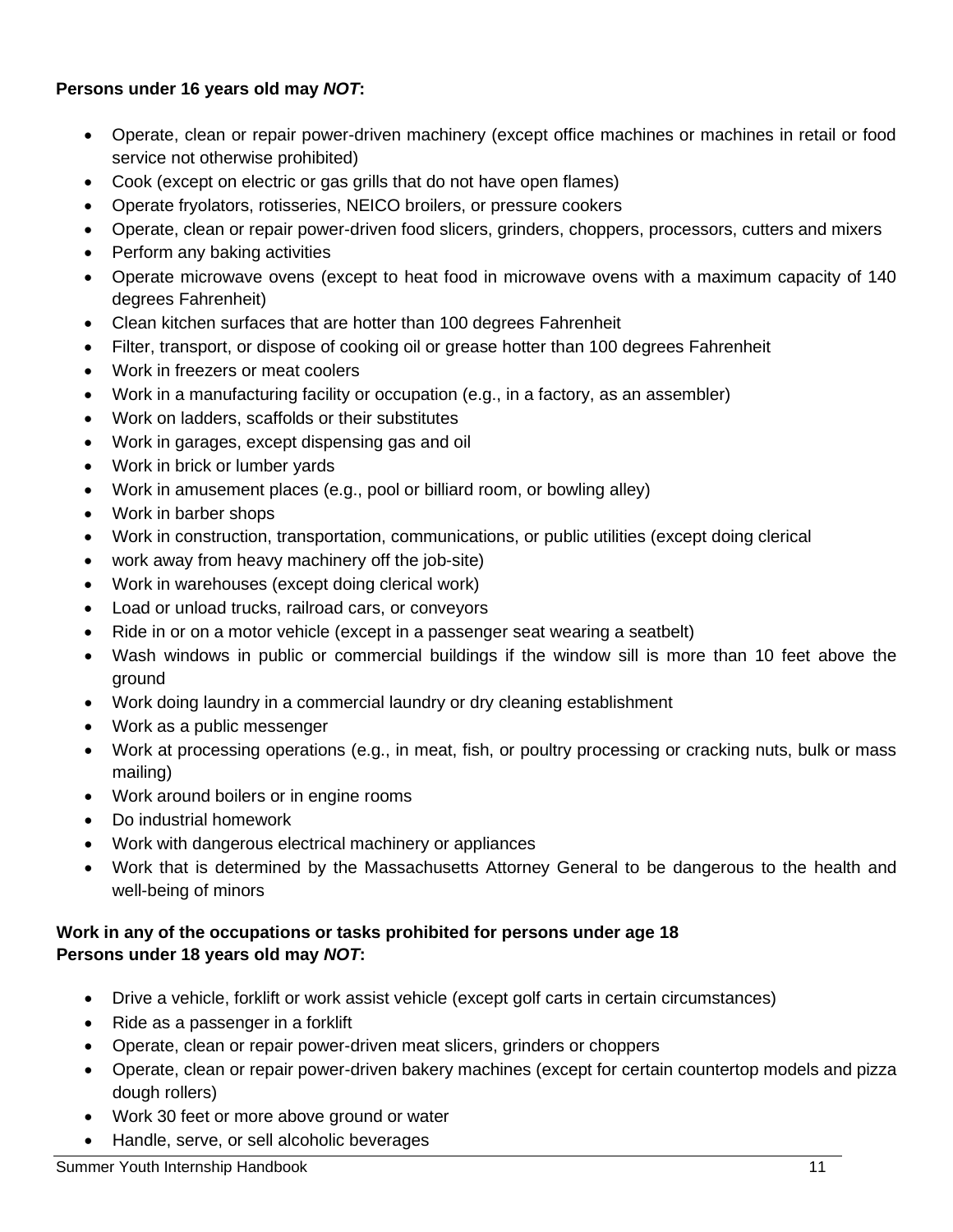- Use circular or band saws, guillotine shears, wood chippers, or abrasive cutting discs
- Use power-driven woodworking machines
- Use, service, drive or work from hoisting machines
- Operate or load power-driven paper balers, compactors, or other power-driven paper processing machines
- Use power-driven metal-forming, punching, or shearing machines
- Use buffing or polishing equipment
- Manufacture brick, tile, or kindred products
- Manufacture or store explosives
- Work in excavation, wrecking, demolition, or shipbreaking
- Work in forest fire fighting, forest fire prevention, timber track operations or forestry service
- Work in logging, sawmilling, or mining
- Work slaughtering, packing, or processing meat or poultry
- Work in railway operations
- Work in roofing or on or about a roof
- Work in foundries or around blast furnaces
- Work manufacturing phosphorus or phosphorus matches
- Work where they are exposed to radioactive substances
- Work as a firefighter or engineer on a boat
- Oil or clean hazardous machinery in motion
- Work in any job requiring the possession or use of a firearm\*

#### **Tasks not specifically permitted by the US DOL Secretary of Labor are prohibited.**

#### **Legal Work Hours for Teens in Massachusetts**

*Note: After 8:00 p.m., all minors must have the direct and immediate supervision of an adult supervisor who is located in the workplace and is reasonably accessible to the minor, unless the minor works at a kiosk, cart or stand in the common area of an enclosed shopping mall that has security from 8:00 p.m. until the mall is closed to the public.\** 

#### **14 and 15 Year Olds Work Hours**

- Only between 7 a.m. and 7 p.m. during the school year
- Not during school hours
- Only between 7 a.m. and 9 p.m. during the summer
- (from July 1 through Labor Day)

#### **Maximum Hours When School Is in Session**

- 18 hours a week
- 3 hours a day on school days
- 8 hours a day Saturday, Sunday, holidays
- 6 days a week

#### **Maximum Hours When School Is Not in Session**

- 40 hours a week
- 8 hours a day